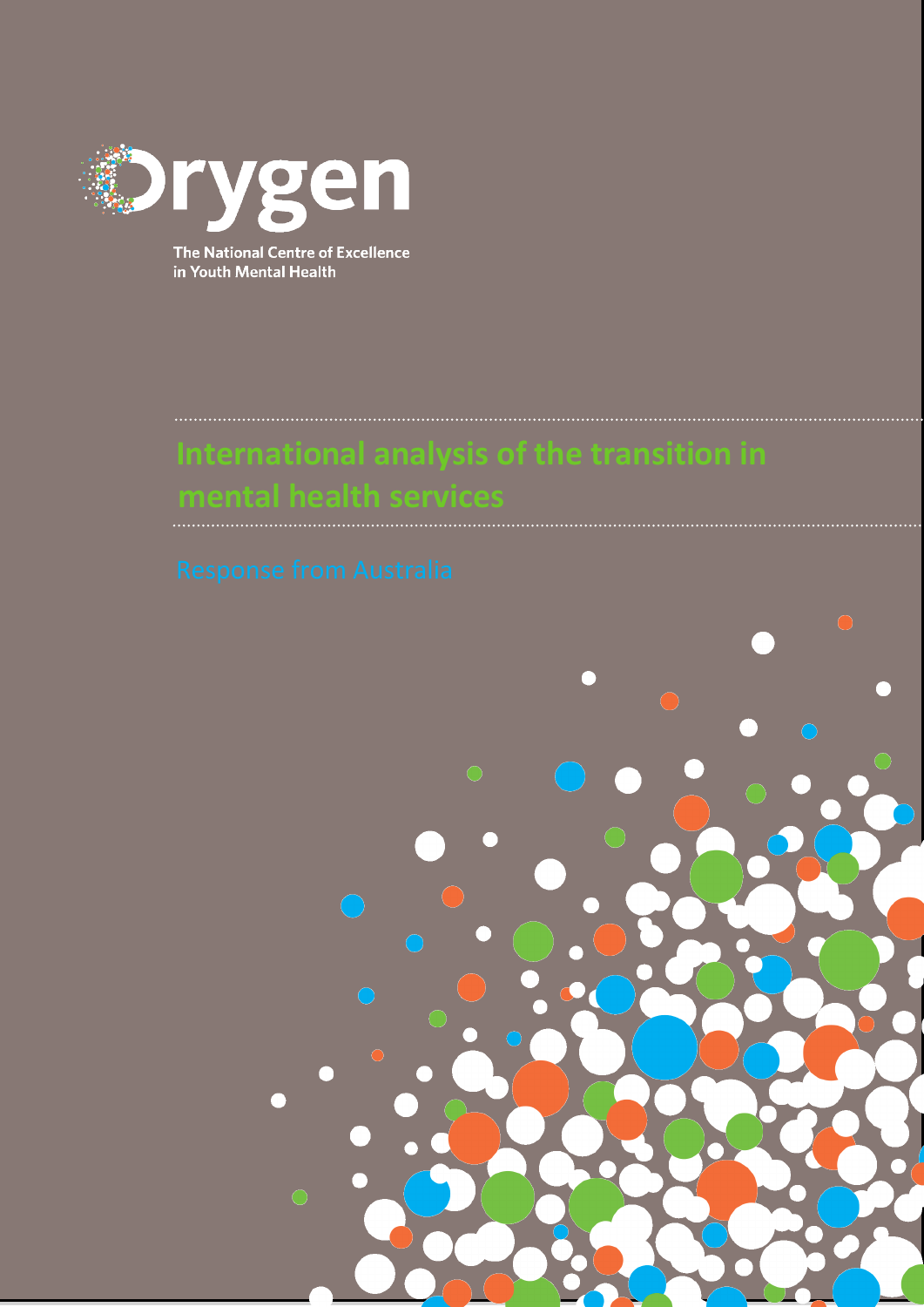# International analysis of the transition in mental healthcare services – Australia

## Response from Orygen, The National Centre of Excellence in Youth Mental Health

#### Arbitrary transition points are a barrier to care

Transitioning young people at 18 years of age to an adult mental health system simply because they have had a birthday denies the varying rates and patterns of development in young people. The transition process can present barriers and diversions for young people with mental ill-health.

A study in the United Kingdom found that for most young people their transition was 'poorly' planned, executed and experienced. The transition process accentuated pre-existing barriers with continuity of care experienced by less than five percent of young people. Arbitrary transitions 'introduce discontinuities in care provision where the system should be most robust' (Singh et al., 2010).

A new service system with separate funding is required that specifically caters to the needs of young people aged 12-25 years of age. Youth mental health services provide a bridge over the gap between child and adult mental health services.

Two major reasons for a dedicated youth mental health service are (McGorry, Goldstone, Parker, Rickwood, & Hickie):

- 1. This population is heterogeneous with varying and clinically uncertain illness trajectories; young people in the early stages of a mental illness tend to present with comorbidities of variable intensity, particularly substance misuse and challenging personality traits, which necessitate an integrated model of care.
- 2. Developmentally and culturally appropriate approaches are essential for the management of emerging disorders; young people's individual and group identity and their help-seeking needs and behaviours need to be central to any service model.

A dedicated youth mental health system was introduced in Australia in 2006. An evaluation published in 2015 found that people using these services were approximately divided in half between people aged under 18 years and those aged 18 to 25 years. A small minority (<1%) fell outside of this age range (Hilferty et al., 2015). This finding demonstrates the appropriateness of a youth mental health service for 12 to 25 year olds as opposed to the historical divide into child and adult services.

This example is now being followed internationally, including two trial sites proposed in Amsterdam and Maastricht, in the Netherlands.

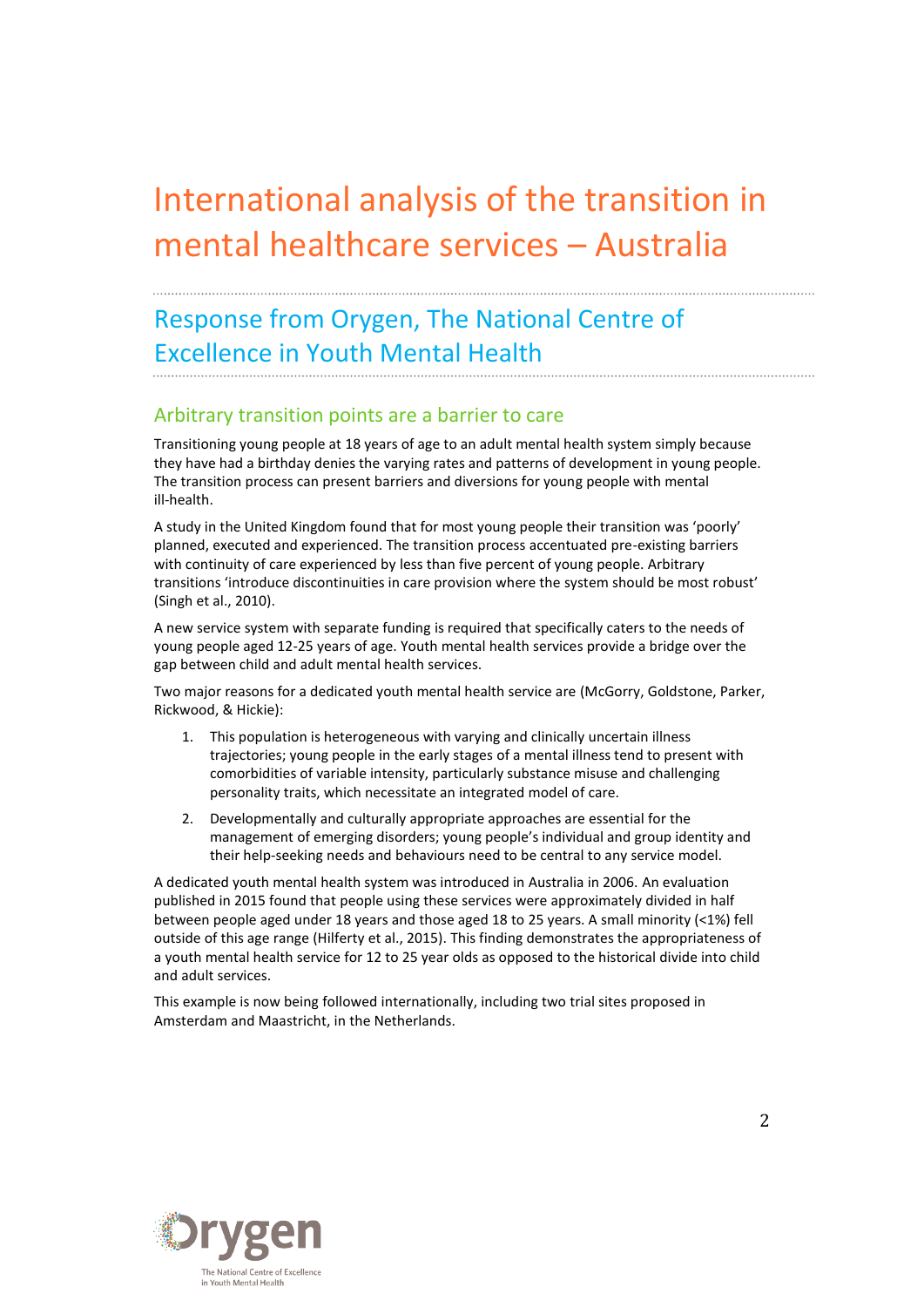### Prevalence of mental health among young people in Australia

Determining the prevalence on mental ill-health among young Australians aged 12-25 years is difficult due to differences in data collection. *The Mental Health of Children and Adolescents* report (2015) found the 12-month prevalence of any mental disorder was 14.4 percent of persons aged 12-17 years (Lawrence D et al., 2015). Older data (2007) found the 12-month prevalence of mental disorders was 26 percent for 16-24 year olds (Australian Bureau of Statistics, 2010). This increase reflects the increasing rate of onset of mental ill-health during this time of life.

## How is the mental healthcare service for youth organised and financed?

In Australia, the funding of mental health services is divided between the Commonwealth (national government) and States and Territories (regional government). The Commonwealth predominantly funds primary or general mental health services and the States and Territories provide specialist care for people with severe mental illnesses. The Commonwealth also subsidises the cost of medications prescribed for a mental illness through the Pharmaceutical Benefits Schedule (PBS).

#### Primary mental health services

Primary mental health services are funded through Medicare, a national medical insurance scheme. The Medicare Benefits Schedule (MBS) sets out the rebate paid for a range of mental health services.

The majority of primary health services are provided by private practitioners. A practitioner is permitted to charge over the scheduled fee, with the gap paid by the person receiving the service. In some cases private health insurance may cover all or part of this extra fee. Alternatively some service providers accept the scheduled rebate resulting in no out-of-pocket expense for people receiving a service.

2013-14 data reported by the Australian Institute of Health and Welfare show that psychologists provided 3.9 million MBS subsidised mental health-related services; general practitioners (2.7 million); and psychiatrists (2.2 million).

The number of people aged 15-24 years accessing subsidised services and medications in 2011 (Australian Bureau of Statistics, 2016) was:

- 153,568 (5.4%) MBS subsidised services only.
- 72,440 (2.5%) PBS subsidised medications only.
- 82,780 (2.9%) both MBS and PBS subsidised services and medications.

Of this group 7.0 percent had seen a general practitioner, 1.4 percent a psychiatrist and 3.9 percent accessed psychology services (clinical; 1.5% and other; 2.4%).

#### Youth focused services

headspace, a youth health service was launched in 2006 to improve access to appropriate mental health services for young people aged 12-25 with mild-moderate mental ill-health. Utilising early interventions and integrated support across a range of domains: mental health care, physical and sexual health, alcohol and other drugs and education and employment. Services provided through headspace are charged at the scheduled rate, meaning young people do not incur any expense in accessing services.

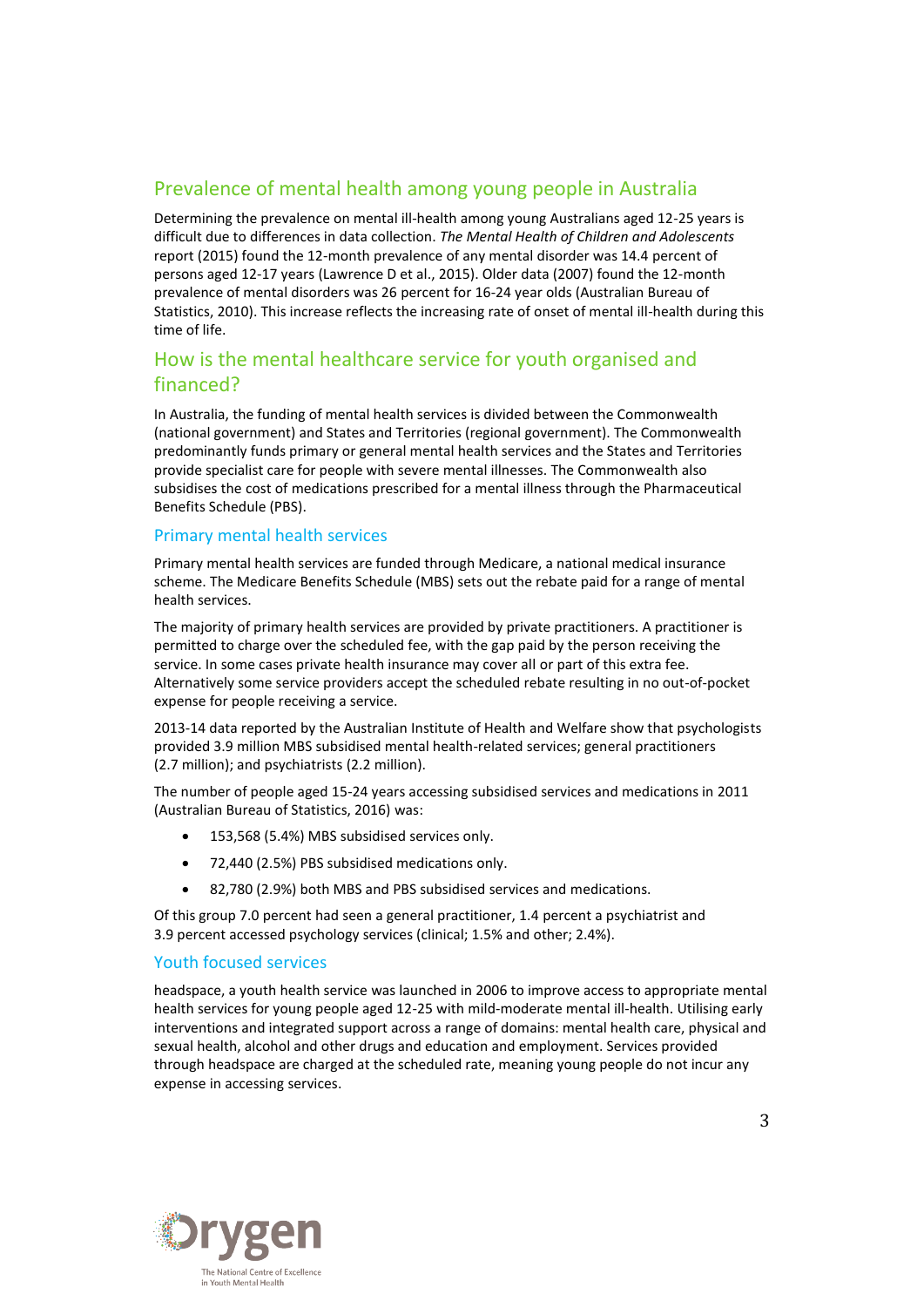In 2013-14 headspace provided 194,968 occasions of service to 45,195 young people (an average of 4.3 services per person) through 67 centres. Young women make up 62.8 percent of headspace clients. One-fifth of headspace clients (20.2 percent) were not studying or working. Data from *The Mental Health of Children and Adolescents* report show that between 13.0 percent (parent/carer reported mental disorder) and 20.2 percent (self-identified) of young people with a mental disorder had accessed headspace services (including telephone and online services).

#### Specialist mental health services

States and Territories provide specialist mental health services through different facilities. Most of these services are community based (number = 1,193); followed by a similar number of public hospitals (163) and residential services (166); and private psychiatric hospitals (56).

The most common principal diagnosis for people accessing these service are schizophrenia, a depressive episode and bipolar affective disorders. Service contacts by 15-24 year olds is estimated to be in the vicinity of 1.3 million (2013-14) (Australian Institute of Health and Welfare, 2015).

#### Youth focused service

In addition to the headspace initiative, the Commonwealth has begun investing in community based early intervention services for young people with more severe mental ill-health. The first step was the establishment of the Youth Early Psychosis Program in 2013. This specialist service is based on an early intervention program developed by Orygen. The next step identified by the Commonwealth is to extend the focus to other diagnostic areas.

### Does a transition take place from child to adult mental healthcare services? And what does this transition look like?

The establishment of headspace means that a dedicated youth mental health service is available in Australia for young people experiencing mild to moderate mental ill-health. State and territory based community health services, however, are based on the provision of separate child and adolescent and adult mental health services. Child and adolescent mental health services provide specialist mental health treatment and care to children and adolescents up to 18 years of age.

There is recognition by State and Territory governments that an age based divide splits mental health services at a critical time for young people. At the same time health departments point out that a range of barriers exist in providing a youth orientated service. headspace has shown that youth mental health services remove barriers for young people and every effort should be made to remove systemic barriers to enable the delivery of youth focused mental health services beyond this model.

What are the outcomes of the systems? To answer this question, the following indicators will be used: the prevalence of early schoolleavers, both the accessing and returning to the mental healthcare service after the age of 25, and unemployment rates due to mental ill-health.

headspace data show that many clients (67.7 percent) were engaged in education. A slightly higher proportion of young people aged 18-25 years (29.0 percent) accessing headspace services were not engaged in education, employment or training compared with 27.3 percent in the general age group population (Hickie, Scott, & Glozier, 2014).

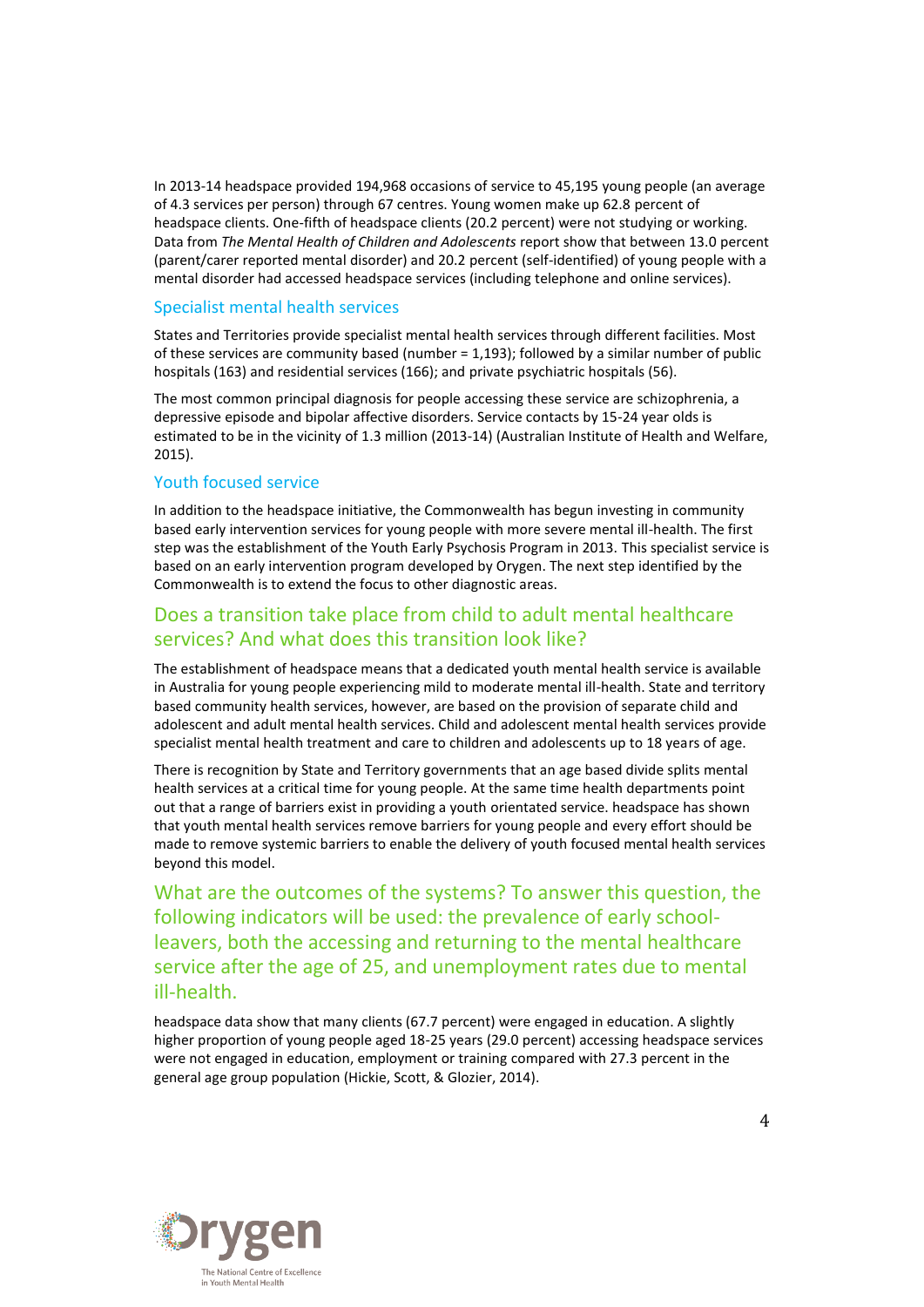Data (2011) shows that people (aged 15-64 years) who left school earlier were more likely to be accessing subsidised mental health medication or a combination of services and medication. Access to MBS services only is higher among people with higher levels of education attainment, however the in-group difference was smallest within this category.

The proportion of this age group who were not employed (excluding those people not in the labour force) at the 2011 census was 5.7 percent. This subgroup, however, was more likely to be accessing subsidised mental health services and/or medication:

- 6.6% MBS subsidised services only.
- 9.9% PBS subsidised medications only.
- 12.4% both MBS and PBS subsidised services and medications.

### Selected findings from the second independent evaluation of the headspace program

Independent evaluation of the headspace program (Hilferty et al., 2015) found that young people, staff and parents 'generally identified headspace to be an accessible and engaging service'. Young people using headspace services 'showed greater improvement in mental health outcomes than young people receiving no treatment and alternative forms of treatment.'

The level of psychological distress (K10) experienced by young people fell for almost half (47 percent) of young people attending headspace services. The higher the distress recorded on first attendance the greater the likelihood that they experienced clinically or reliably significant improvements. A smaller group (29 percent) did not experience a change and one out ten young people experienced a decline. The number of young people who experienced a significant reduction in psychological distress was more than double those whose psychological distress increased. The greater the occasions of services the more likely a young people was to record a decreased level of distress.

Importantly, there was a decrease in suicide ideation and self-harm irrespective of any change in K10 scores, however, the greatest decrease was found for young people with a reduced level of psychological distress.

Interviews with young people found that an 'overwhelming majority felt that attending headspace had led to improvements in their mental health.' Similarly a majority of centre managers (24 out of 29) rated servicers 'as "very effective" in improving clients' mental health'.

A survey of young people using headspace services recorded high levels of satisfaction (88 percent), with a similar proportion indicating they would recommend headspace to a friend. Other findings included:

- 89.5 percent felt comfortable within headspace centres;
- 90 percent agreed their worries and views were taken seriously by staff; and
- around 85 percent felt that they were involved in decision making about their care.